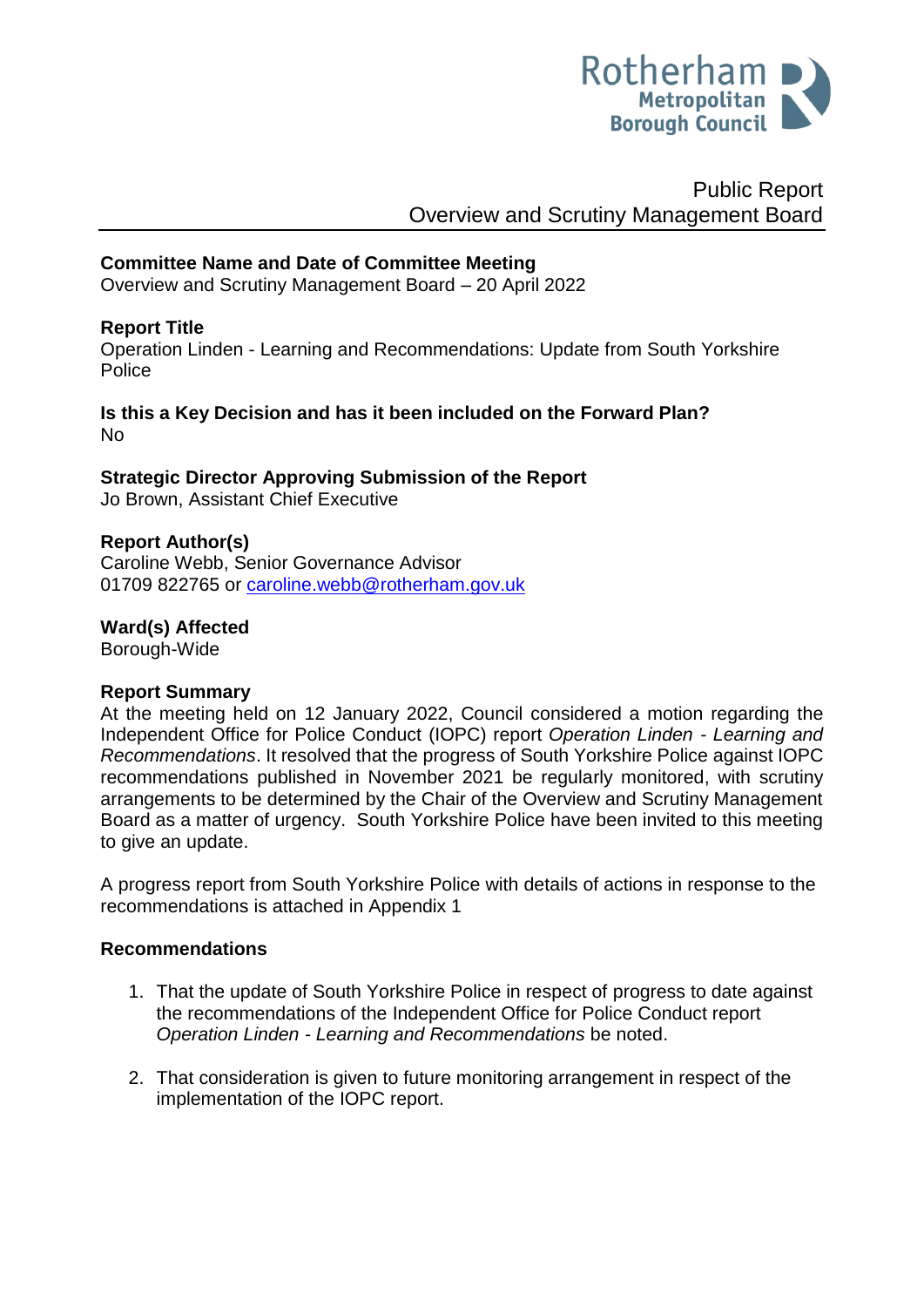# **List of Appendices Included**

- Appendix 1 South Yorkshire Police progress report to the IOPC Operation Linden Recommendations
- Appendix 1A Section 10(1)(e) recommendation record Section 28A recommendation and response record
- Appendix 2 *Operation Linden - Learning and Recommendations,* IOPC November 2021

### **Background Papers**

 Motion – Current concerns over the South Yorkshire Police response to Child Sexual Exploitation as agreed by Council on 12 January 2022

### **Consideration by any other Council Committee, Scrutiny or Advisory Panel** None

## **Council Approval Required.**

No

**Exempt from the Press and Public** No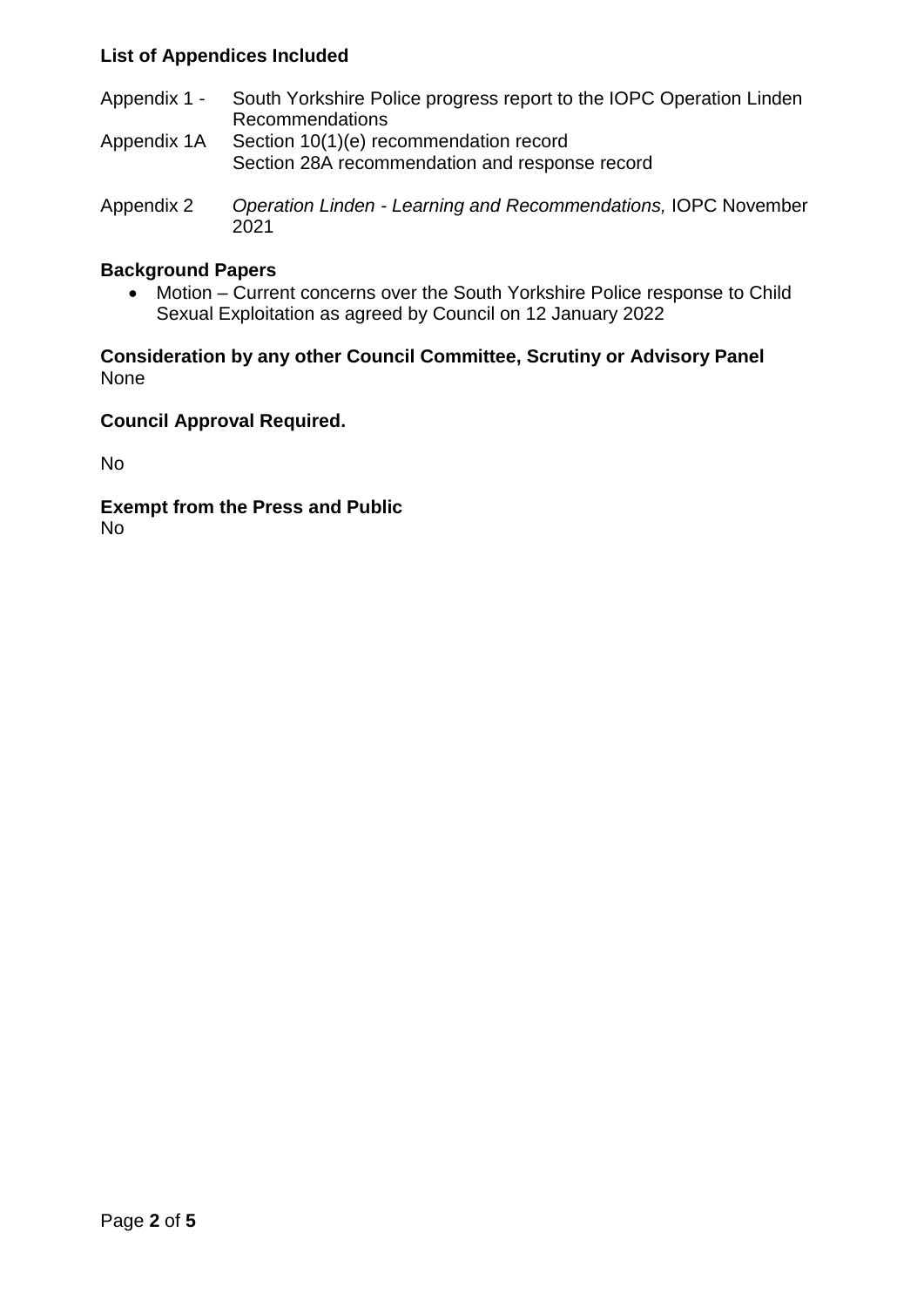### **Operation Linden - Learning and Recommendations: Update from South Yorkshire Police**

### **1. Background**

1.1 Operation Linden was the name given to the Independent Office for Police Conduct (IOPC) investigation of a significant number of complaints and allegations relating to the police response to non-recent child sexual exploitation in the Rotherham area. Operation Linden began in 2014 and included 91 separate independent investigations, involving 265 separate allegations, covering the period from 1997 to 2013. There were 51 complainants, 44 of whom were survivors of abuse.

The report was published in November 2021 and identified areas for learning and made recommendations for improvement to South Yorkshire Police and other key agencies, including the Law Commission and National College of Policing. These are detailed in the IOPC report attached as Appendix 2.

The Operation Linden hearings have recently concluded and a final report from the IOPC on the findings and outcomes of the investigations is expected shortly.

1.2 Following a motion to the Council meeting held on 12 January 2022, it was resolved that the progress of South Yorkshire Police against IOPC recommendations published in November 2021 be regularly monitored, with scrutiny arrangements to be determined by the Chair of the Overview and Scrutiny Management Board as a matter of urgency.

The meeting has been scheduled at the earliest possible opportunity.

#### **2. Key Issues**

- 2.1 The report from the Deputy Chief Constable outlines South Yorkshire Police's response to IOPC recommendations for improvement and is attached as Appendix 1. The formal record of actions is detailed in Appendix 1A.
- 2.2 In broad terms the recommendations highlight the following themes:
	- VICTIMS the provision of quality victim care and updates in line with the rights of victims laid down in the Victim Code.
	- COMMUNITIES continue to build trust and confidence with local communities.
	- PARTNERS build strong working relationships with Independent Sexual Violence Advocates (ISVA) and continue to improve how we collaborate with partners and effectively share information.
	- OUR PEOPLE ensure SYP staff have regular training and their skills are up to date.
	- PROCESSES compliance with Home Office Counting Rules when recording crimes related to CSE.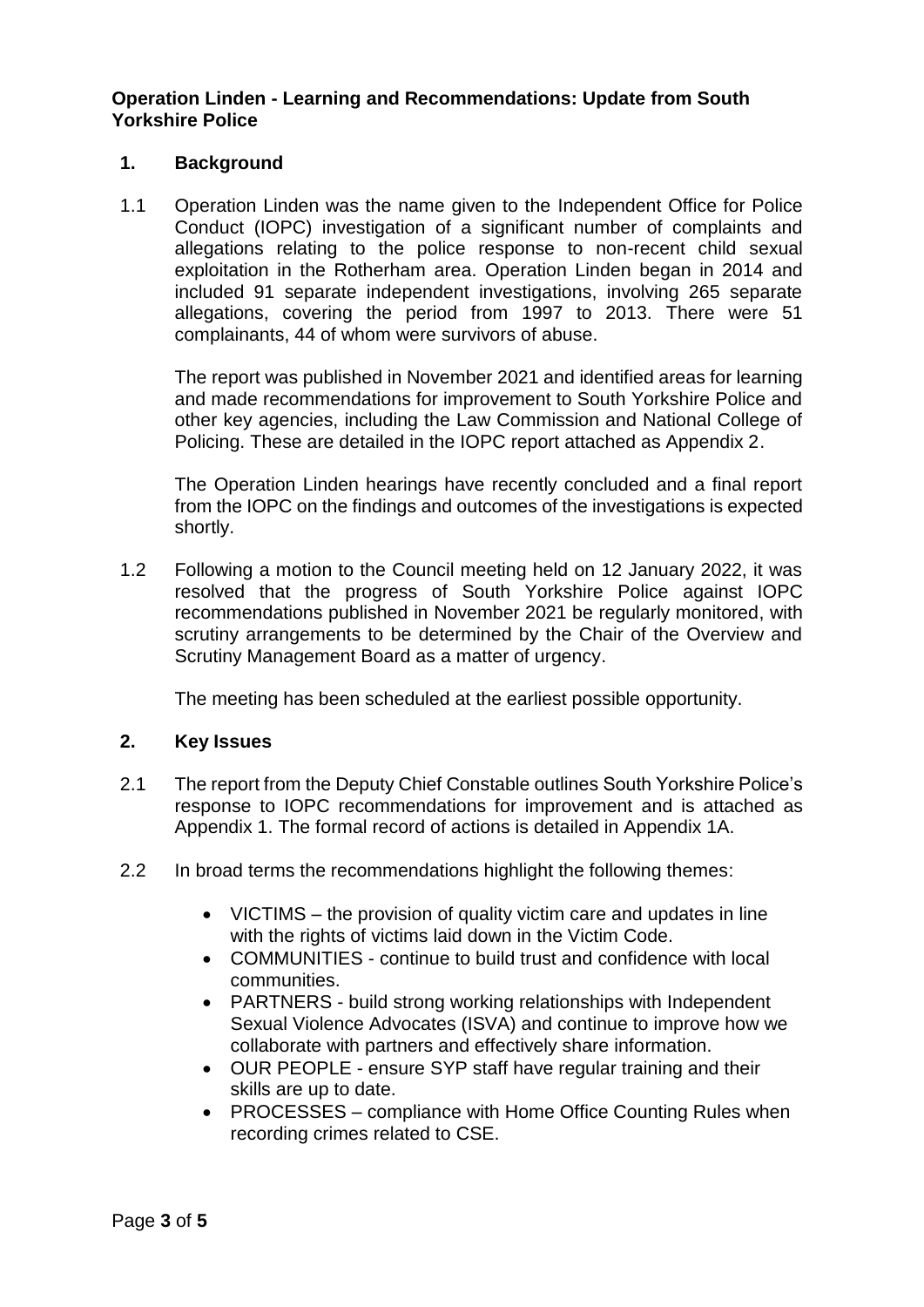In addition, the report also highlights next steps and challenges for South Yorkshire Police.

### **3. Options considered and recommended proposal**

3.1 Members of Overview and Scrutiny Management Board are invited to consider the information herein; scrutinise progress to date and determine any recommendations in relation to the progress of South Yorkshire Police against the recommendations and learning outlined in the IOPC report.

### **4. Consultation on proposal**

- 4.1 All papers supporting this item are published on the Council's website.
- 4.2 There is no consultation required in respect of this item.

### **5. Timetable and Accountability for Implementing this Decision**

5.1 Any recommendations arising from this item would be forwarded to the Chief Constable and other relevant agencies for consideration and response.

### **6. Financial and Procurement Advice and Implications (to be written by the relevant Head of Finance and the Head of Procurement on behalf of s151 Officer)**

6.1 There are no financial implications arising from this item,

### **7. Legal Advice and Implications (to be written by Legal Officer on behalf of Assistant Director Legal Services)**

7.1 There are no legal implications directly arising from this item. Any recommendations which may have legal implications will be forwarded to the relevant agency for consideration and response.

## **8. Human Resources Advice and Implications**

8.1 There are no human resource implications.

### **9. Implications for Children and Young People and Vulnerable Adults**

9.1 Any recommendations emerging from this item which have implications for children and young people and vulnerable adults will be forwarded to the relevant agency for consideration and response.

### **10. Equalities and Human Rights Advice and Implications**

10.1 Any recommendations emerging from this item which have direct equalities and human rights implications will be forwarded to the relevant agency for consideration and response.